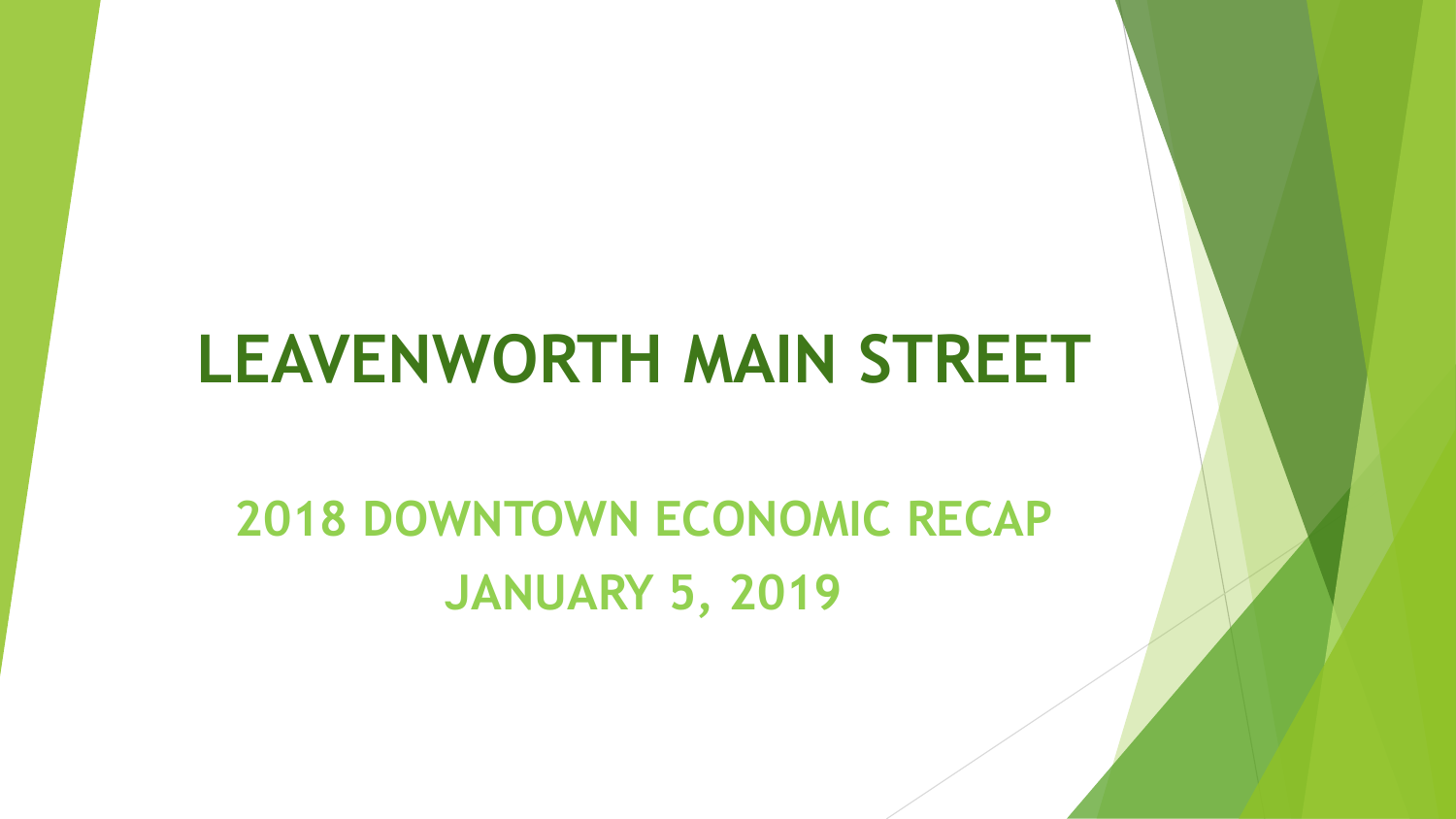## **KEEPING DOWNTOWN ALIVE, VITAL & VIBRANT**  *ECONOMIC DEVELOPMENT*

- 2018 ENTREPRENEURIAL & SMALL BUSINESS CONTACTS : 87
- *The LMS office is consistently the location that small businesses and*  entrepreneurs contact for support and resources. We are comprehensive, follow *up frequently and provide guidance and expertise to grow their dreams.*
- MAINTAINS AVAILABLE PROPERTY LISTING, A valuable tool
- MAINTAINS CATEGORIZED LISTING OF ALL DOWNTOWN BUSINESSES
- PUBLISHES BUSINESS GUIDE, SHOPPING/DINING GUIDES & RESTAURANT GUIDE
- Business Resources Provided: Professional Consultations, Business Mentoring, Funding Opportunities, Design Assistance, Destination Bootcamp Active Recruitment, GLC Low Interest Loan Opportunities & Business Educational Opportunities, City of Leavenworth Liaison
- Resources Nat'l list serve, Nat'l Main Street, Kansas and Missouri Main Street, KU SBDC, Network Kansas, Kansas State Historic Society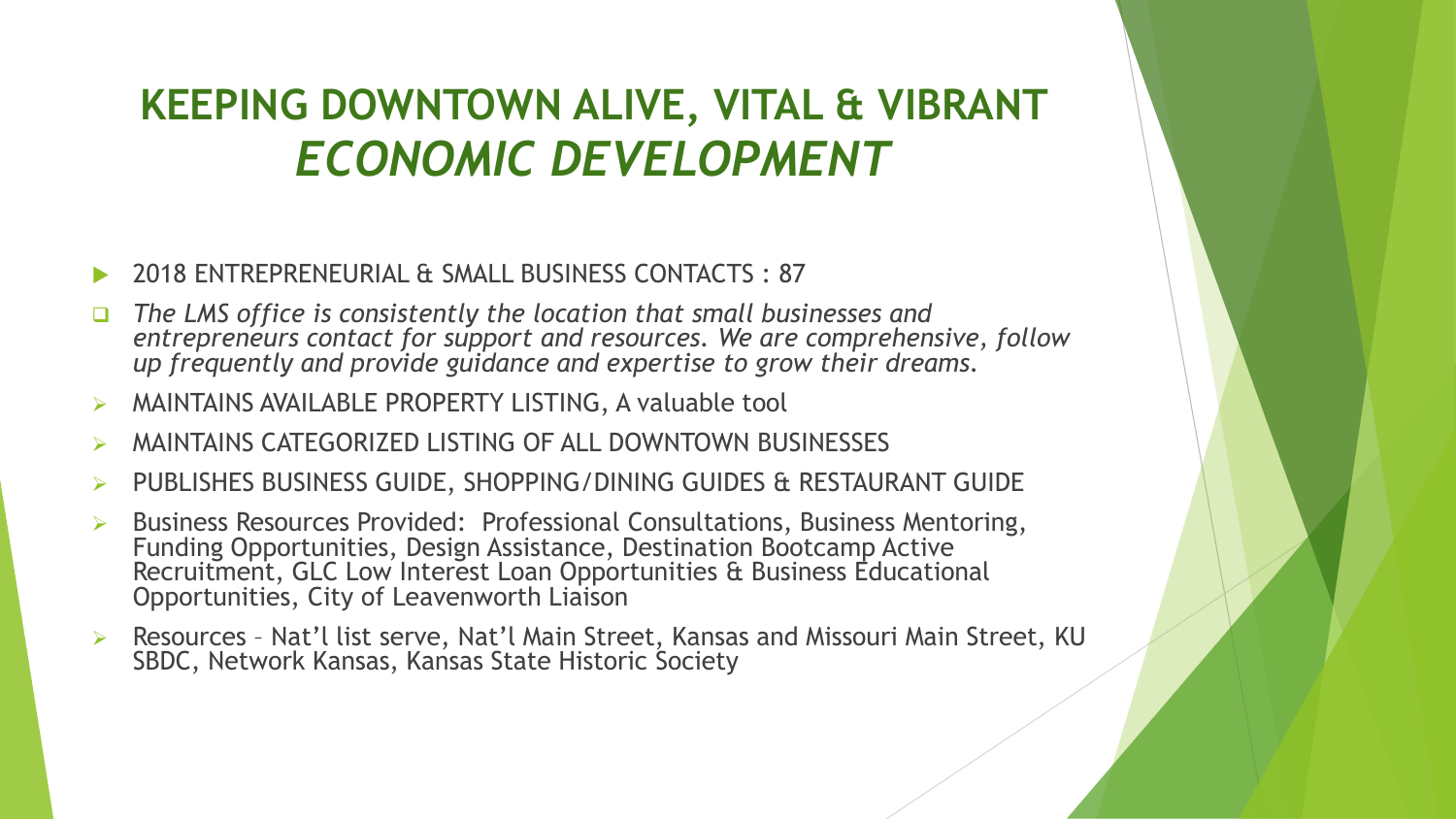## 2018 Economic Development

### LMS Consultations with Entrepreneurs, 2018

Review of 2018 Business & Entrepreneur Contacts through LMS indicates 87 contacts, a growth rate of 60% since 2017. Through these contacts, LMS was instrumental in 8 building purchases, 1 business re-location downtown, recruited 3 businesses to downtown, plus maintaining ongoing economic development relationships. Active leads are consistent and we look toward a successful 2019 in business growth and development.

LMS continues to make contact with small grocers that may desire a location like downtown Leavenworth and continue talks regarding a Community Owned Grocery Market.

Our ERC committee looks for market gaps, reviews data through Esri, KUSBDC and Downtown Professionals Network to continue to recruit businesses and encourage existing businesses to fill gaps.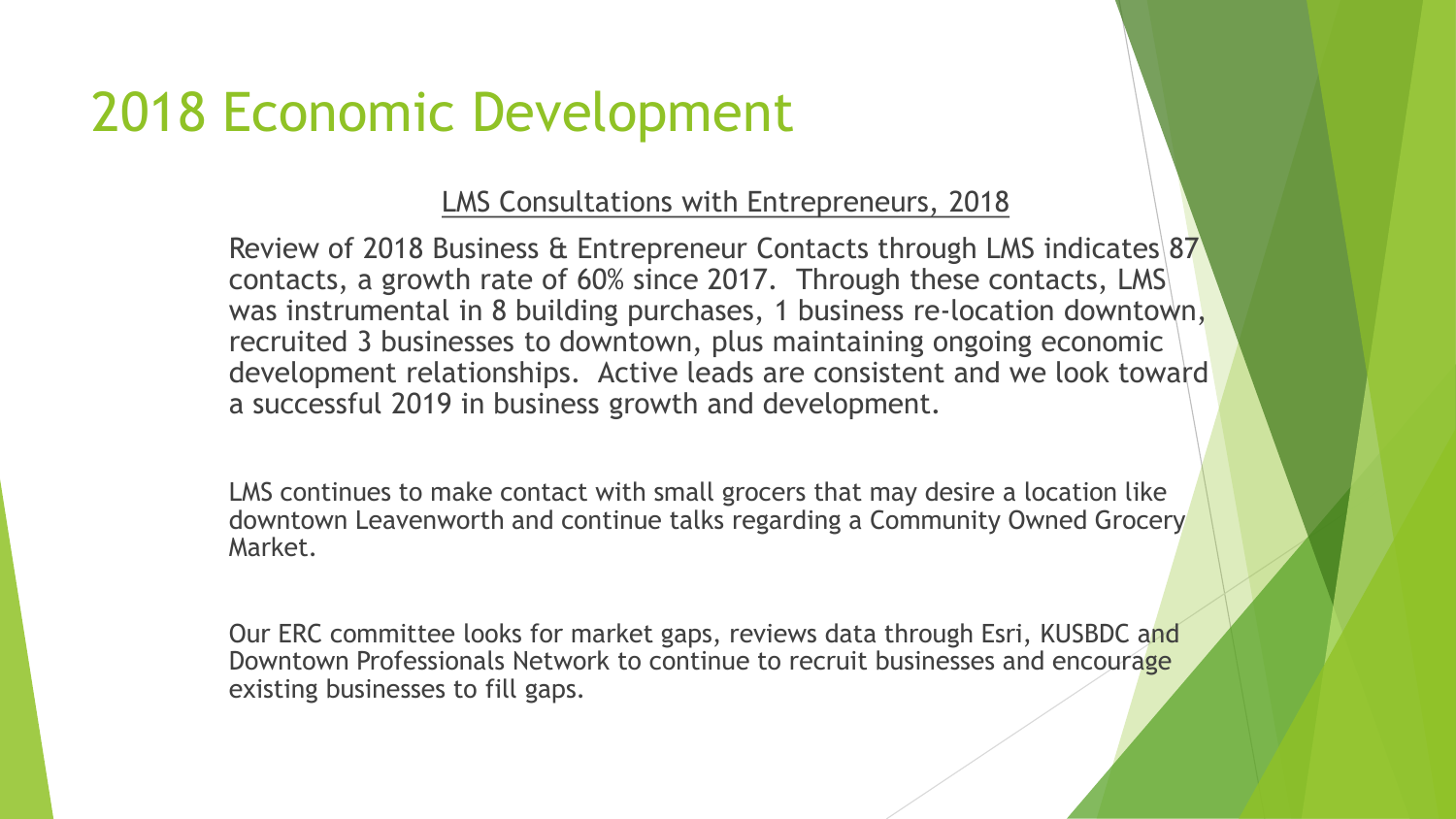# *ECONOMIC IMPACTS*

#### **Economic Impact Events** (For City & Merchants)

- **AA5** 1<sup>st</sup> Thursday of Every Month On average, 15 merchants participate monthly, drawing from 30 – 175 attendees to AA5. Business exposure, sales, repeat customers, word of mouth buzz. This event continues to grow
- **Small Business Saturday** \$74,000 was spent on Small Business Saturday through LMS promotion (For every \$25 spent at participating merchants, customer received a ticket for a drawing to win one of 10, \$100 MS Bucks drawings (they re-circulate downtown) As a result of this success, LMS hosted **Christmas in July** on July 28th with a similar promotion.
- **Build a Bouquet** Encourages Mother's Day purchases
- **Leavenworth City Market** Partnership with LV Farmers Market on 2nd Saturdays
- **Free Summer Concert Series**, June, July & August On average, 350 attend and enjoy music venues from varied genres. The concerts bring community and visitors downtown to enjoy and explore.
- **Sidewalk Sales** Good for merchants & good for those looking for a bargain, plus builds customer base
- **BBQ Event** Draws many teams, family & friends from the community, the metro area and some from many miles away. A good showcase for downtown.
- **Veteran Day VIP Reception** Showcasing Leavenworth's military community, veterans & local restaurants and business entities. Kicks off the **Banner of Honor** program, Veteran banners hung within the Delaware Streetscape and a partnership with the VFW Post 56.
- **Holiday Open House** (Encourages holiday shopping downtown). Extended promotion by advertising merchants that committed to staying open late until 7 p.m. on Thursday evenings prior to Christmas.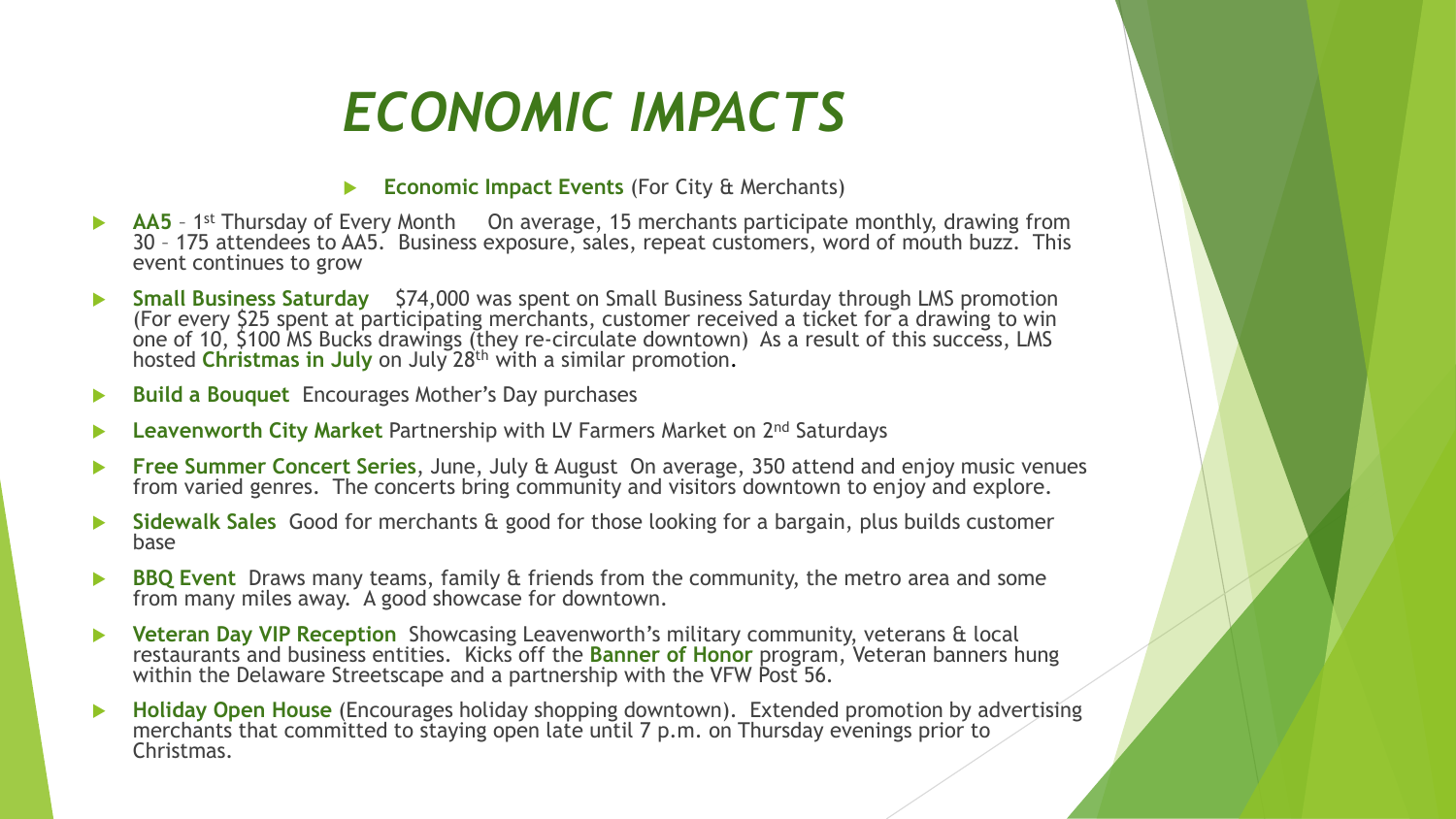# *COMMUNITY & MERCHANT AWARENESS EVENTS*

- Summer Concert Series (Downtown exposure)
- Build a Bouquet (exposure for participating businesses, in store traffic)
- BBQ Contest & Event (teams, families and military exposure to downtown)
- PAIR Day (targeted military exposure)
- Veterans Day VIP Reception (local restaurant showcase)
- Spring Tea (exposure for local businesses, future customers)
- Sidewalk Sales (Downtown exposure)
- Holiday Open House (in store traffic, builds downtown excitement)
- LMS Annual Banquet (a casual gathering of business owners, community & professionals)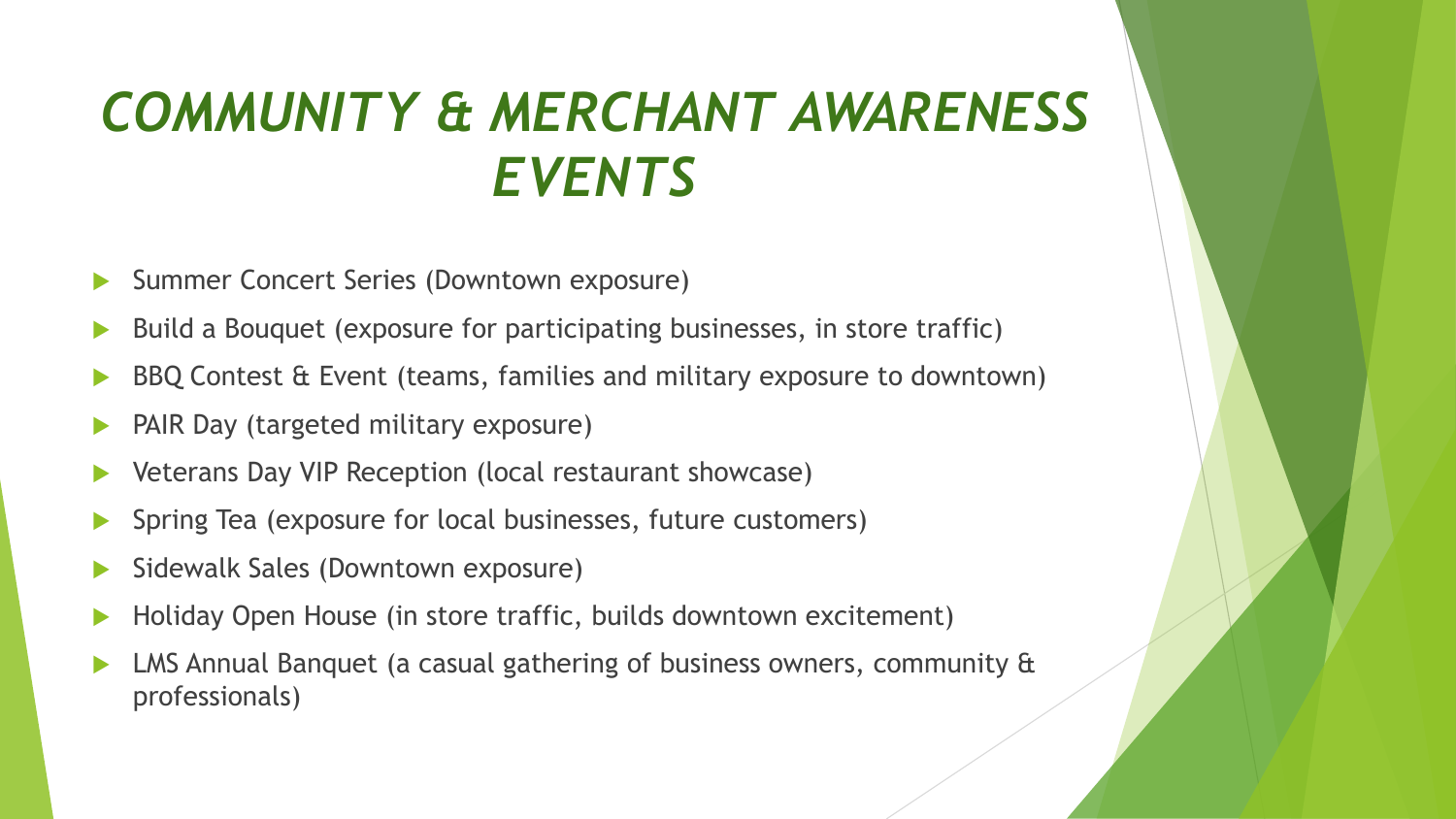# **INVESTMENT & BUDGET**  *RETURN ON INVESTMENT*

- LMS Funding is derived from: Business & Friend Investors (Membership) 24% \$ 36,572.27 City of Leavenworth annual investment 20% \$ 31,127.00 Program Fundraising 53% \$ 82,550.73 Grants 3% 5,750.00
- Total 100% \$156,000.00
- \*2018 Actual Budget
- **CITY OF LEAVENWORTH INVESTMENT REPRESENTS A ROI OF 5 TIMES OR 400% ABOVE DOES NOT INCLUDE THE ANNUAL AVERAGE VOLUNTEER LABOR VALUED AT >\$100,000**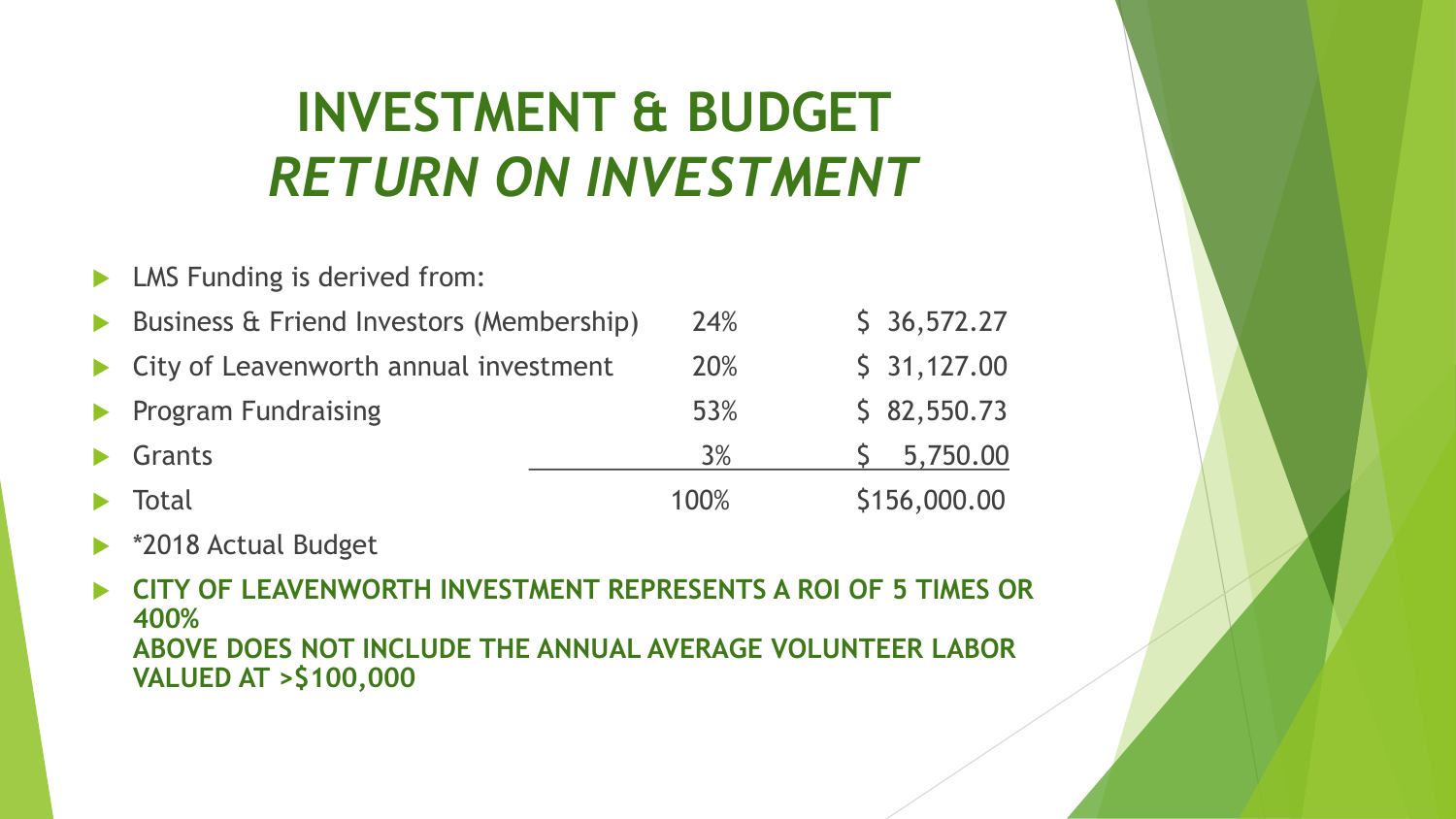# BUILDING PURCHASES IN 2018

- 301 Cherokee (Currently being renovated for a restaurant)
- 424 Cherokee (424 Lounge/formerly First Taste Olive Oils & Vinegars)
- 508 Cherokee (Sunflower Healing & Recovery/formerly Epic Vision)
	- 525 Cherokee (Remains John's Barber Styling, new owner renovating upper story as residence)
- 604-606 Cherokee (Currently vacant/formerly a restaurant)
- 608-610 Cherokee (Currently vacant/formerly a bar)
- 618 Cherokee (Currently vacant/awaiting tenant & upper story renovation)
- 620 Cherokee (Z & M Twisted Vines Winery with great renovation, wine cellar)
- ▶ 3<sup>rd</sup> & Delaware (Currently being marketed for development by City/formerly vacant buildings)
- 413-415 Delaware (Existing tenant + 1 vacant storefront/renovations coming soon, including upper story)

**LMS Played a significant role in these building purchases**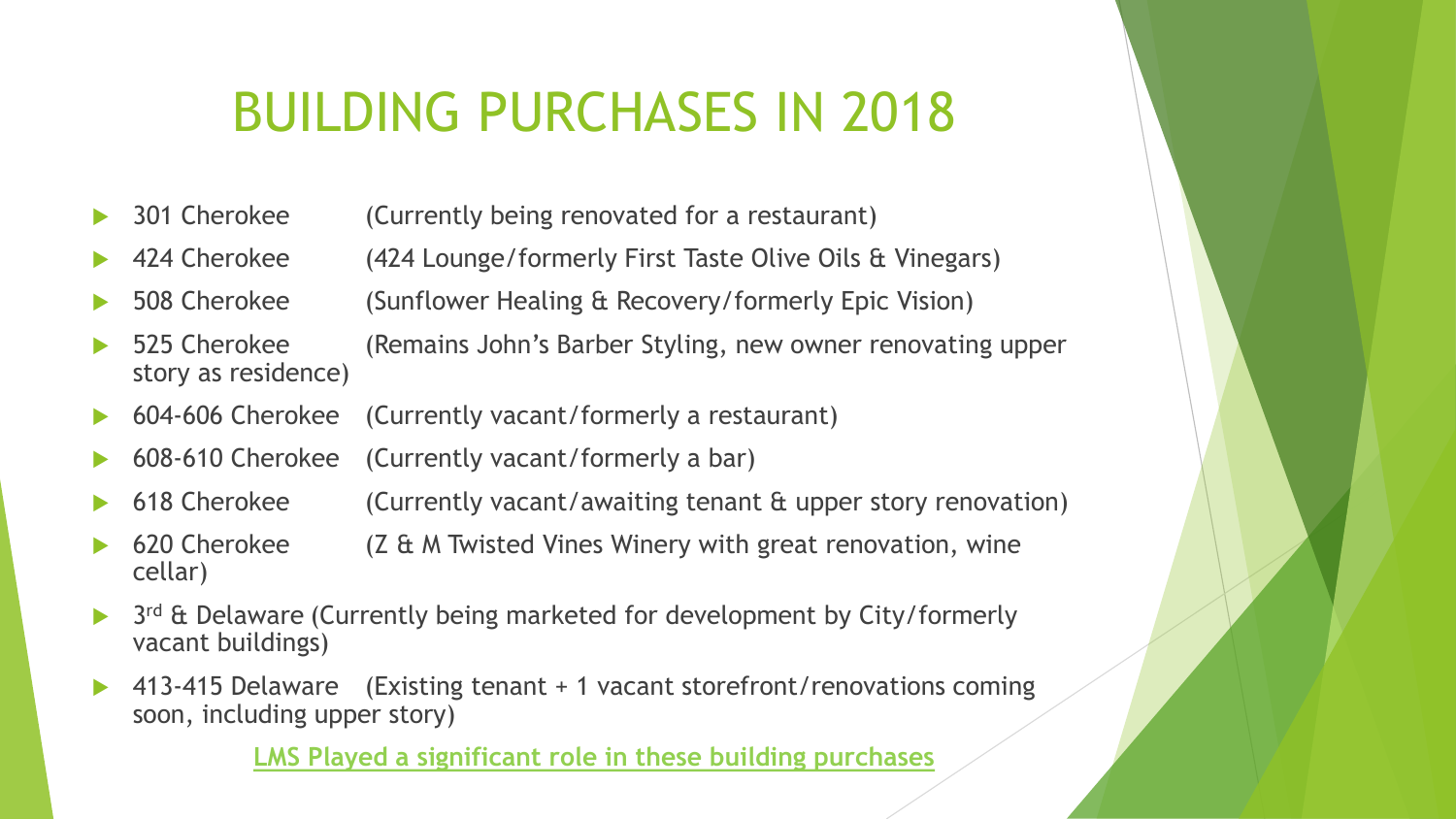# *COMMUNITY BENEFIT PROJECTS & CITY OF LEAVENWORTH PARTNERSHIPS*

#### **COMMUNITY BENEFIT PROJECTS:**

- Banner of Honor Program (Delaware Streetscape Area)
- Pole Banner Program (Throughout 28 blocks minus Streetscape Area)
- American Flags on Delaware, Memorial Day Veterans Day (Delaware Streetscape Area)
- Distrx Mobile App
- Veterans Day VIP Reception
- Public Art (Should start seeing this blossom soon)
- **CITY OF LEAVENWORTH PARTNERSHIPS:**
- 2 City appointed board members
- City Staff participation in economic development, design and promotion committees
- **Destination Based Marketing** KCTV5, Fox4, KQTV, Spectrum Reach, Vintage KC, Discover Mid America, St. Joe News Press & affiliates. **2018 Investment by LMS: \$ 24,200.00**
- Wayfinding/Directional Signs Initiated, researched, provided templates, locations & text. City took over the project with Young Sign in 2018. We are looking forward to the installation of the signs in 2019.
- Educational Opportunities LMS staff, Board Members & several merchants attended the Nat'l MS Conference along with Commissioner Griswold, Taylour Tedder & Julie Hurley on behalf of the City of Leavenworth with paid registrations by LMS.
- **Increased Holiday Decorations via our Design Team with the "Gingerbread Installations" and encouragement for all businesses** to "light up their storefronts" with twinkling white lights.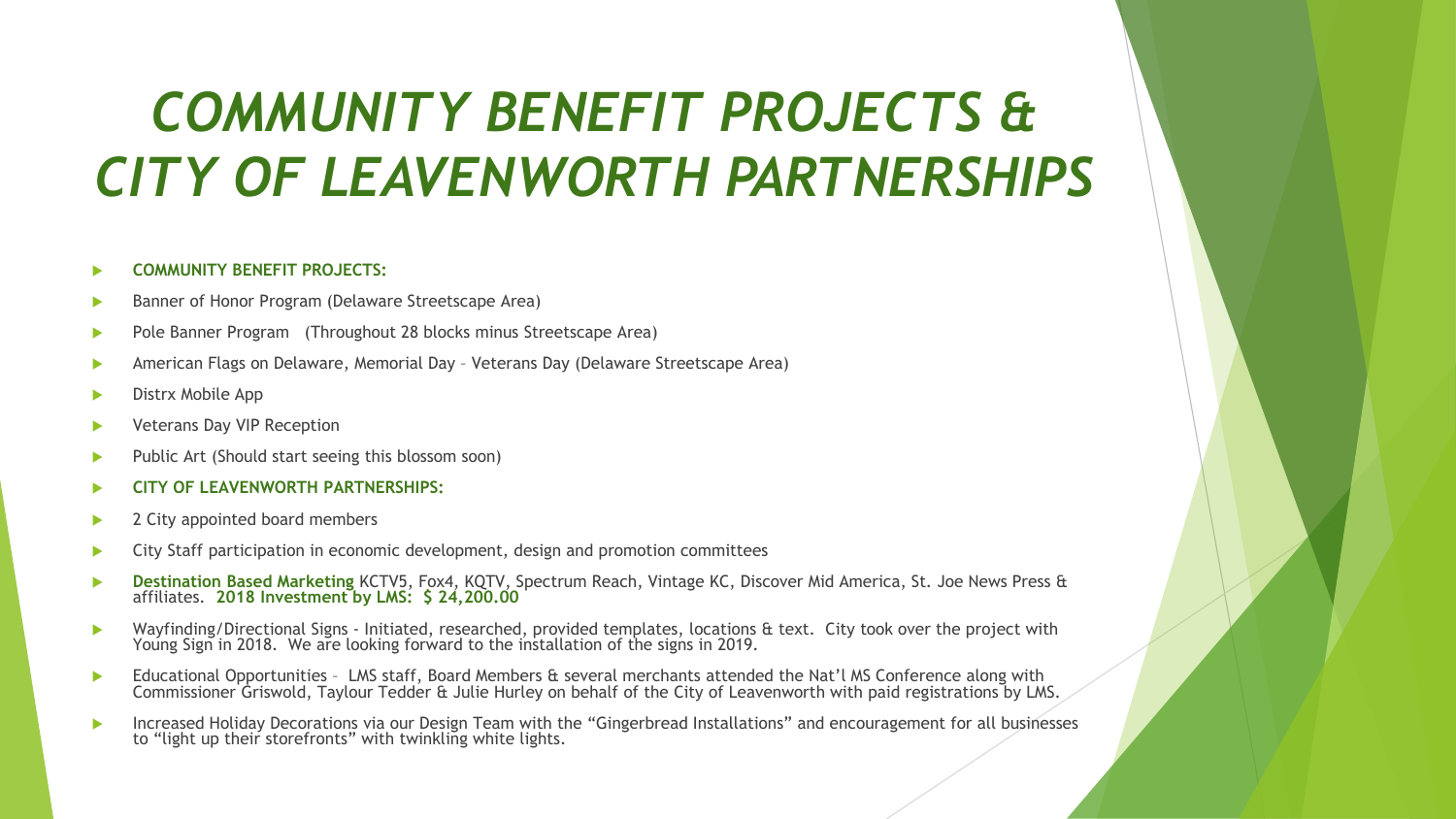## BUSINESS GROWTH & DEVELOPMENT

### **New Businesses Welcomed to Downtown in 2018**

| Ava's Island Café, 732 Shawnee                                 |                                                                  |
|----------------------------------------------------------------|------------------------------------------------------------------|
| Home2 Suites by Hilton, 250 Delaware (New development)         |                                                                  |
| B & B Theatre, 3 <sup>rd</sup> & Delaware (Building purchased) |                                                                  |
| <b>Escape Game Leavenworth, 400 Delaware</b>                   | First City Dental Care, 111-A Delaware                           |
| Board & Brush Leavenworth, 207-B Delaware                      | Z & M Twisted Vines Winery, 620 Cherokee<br>(Building purchased) |
| Fluffy's Swedish Bar, 507 Cherokee                             | Sugar Bliss Bakery & Café, 130 Cherokee                          |
| Str8 Edge Barbershop, 205-A Delaware                           | Picket Fences and Petals, 425 Delaware                           |
| Patton Leadership Consulting, LLC, 518 Shawnee                 | <b>Fishburn Realty, 505 Cherokee</b>                             |
| Bakery Delicateza, 510 S. 5th Street                           | Bill's Kitchen, 700 Kiowa                                        |

#### **Business Succession in 2018**

**Family Bistro & Sushi Bar** formerly Family Bistro**; Leavenworth Yoga** formerly Leavenworth Yoga Coop **Recently Opened in 2019** Petite Fleur, 506 Delaware 424 Lounge, 424 Cherokee (Building purchased) First City Wine & Spirits, 203 Delaware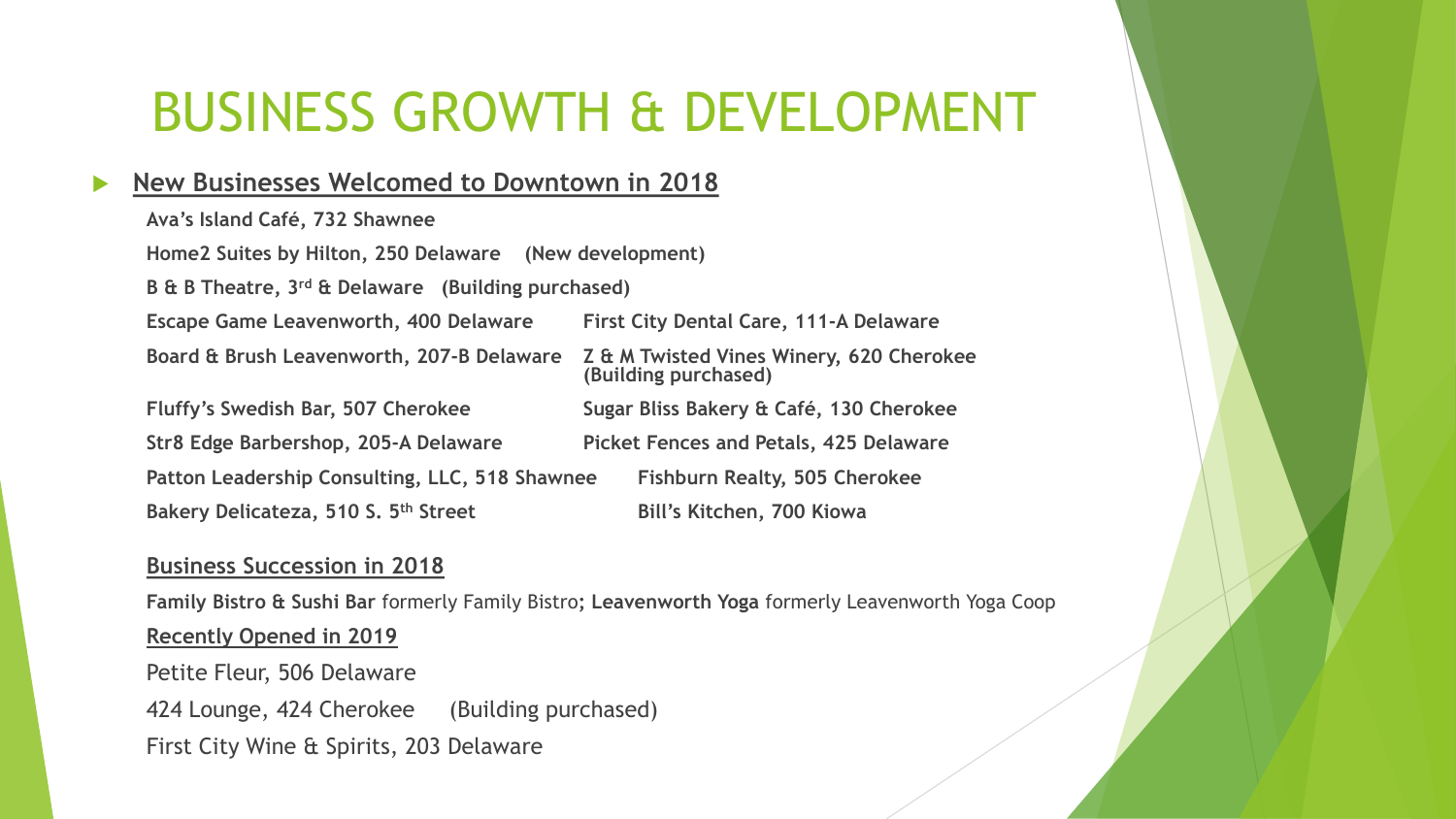## *SOCIAL MEDIA*

### **Website, Active & Maintained**

- **Facebook** Jan 8 February 4
	- Reach  $13,336 = 70\%;$
	- Post Engagements  $18,561 = 73\%$
	- $\blacktriangleright$  Videos 4512 = 63%

#### **Rankings:**

- ▶ #1 City of Leavenworth
- #2 Leavenworth Main Street
- $\blacktriangleright$  #3 Leavenworth CVB

**Distrx Mobile App** – Have you downloaded your free App?

**FANBANK** COMING SOON. Main Street's partnership with national brand ads such as Air B & B, Hotels.com, Southwest Airlines, Uber, Fit Bit.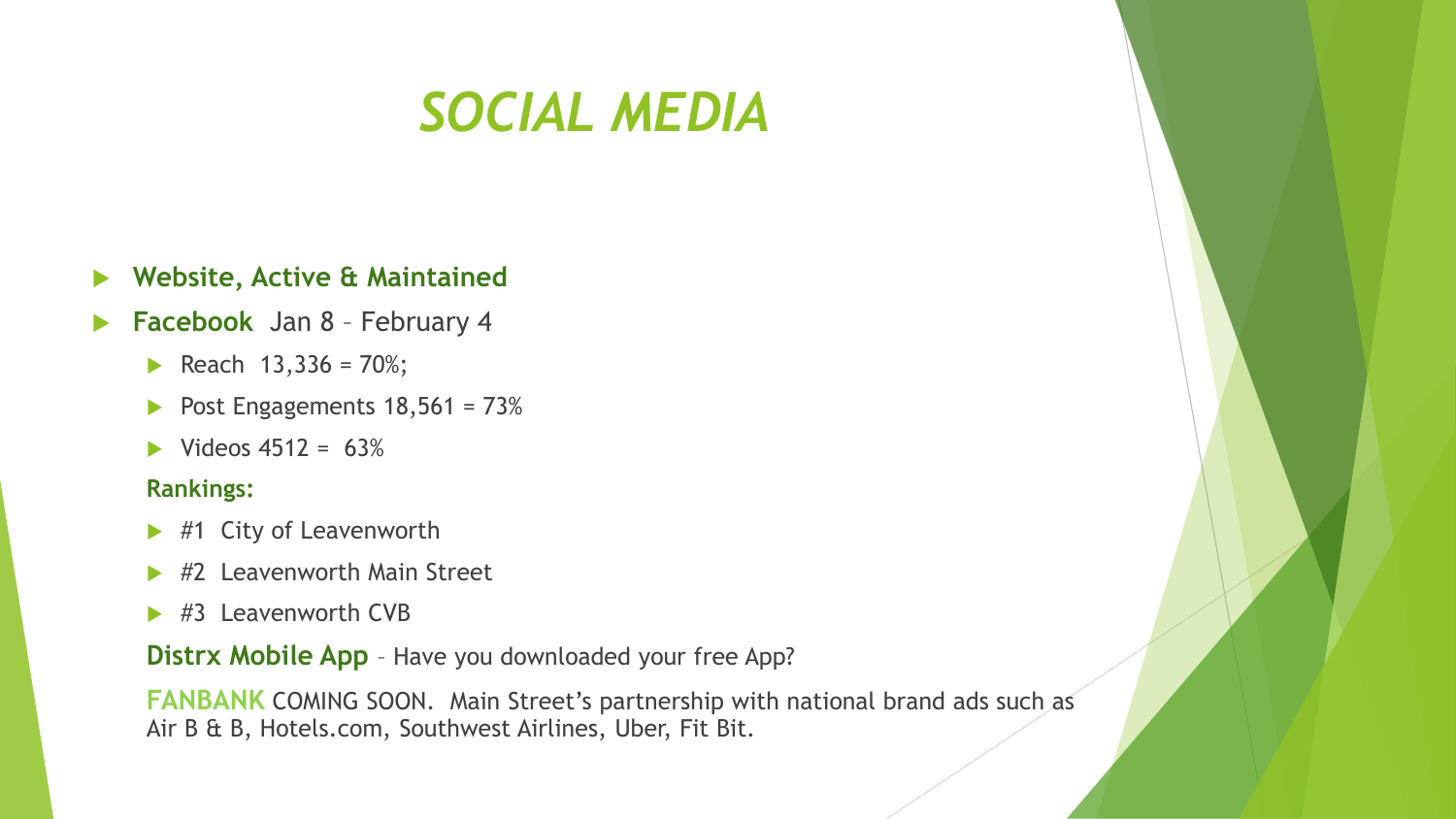## CONSISTENT LEARNING & SHARING OF RESOURCES

In 2018, LMS continued to attend seminars, conferences & business development forums, to learn, share ideas and resources with businesses.

### National Main Street Conference, Kansas City, Missouri

- $\triangleright$  LMS encouraged business owners, board members and city staff/city commissioners to attend, offering to pay registrations. A total of 13 attended bringing valuable ideas and knowledge back to the Leavenworth community.
- Kansas Preservation Conference, Lawrence, Kansas
- $\triangleright$  Wendy attended. City Planner and members of Preservation Commission attended.
- Information regarding the Downtown historic district, tax credits, heritage tourism & related was shared with building owners and others.
- Grow Leavenworth County, a Network Kansas E-Community
- $\triangleright$  As a board member, Wendy embraces Destination Bootcamp and spearheaded recruitment of 6 Leavenworth County businesses and a coordinator to participate in the Community Reinvention Program. As a result over 100 attendees listened to Jon Schallert during his returning seminar, bringing insights and ideas back to their businesses. I've already viewed a potential project coming to downtown via the event!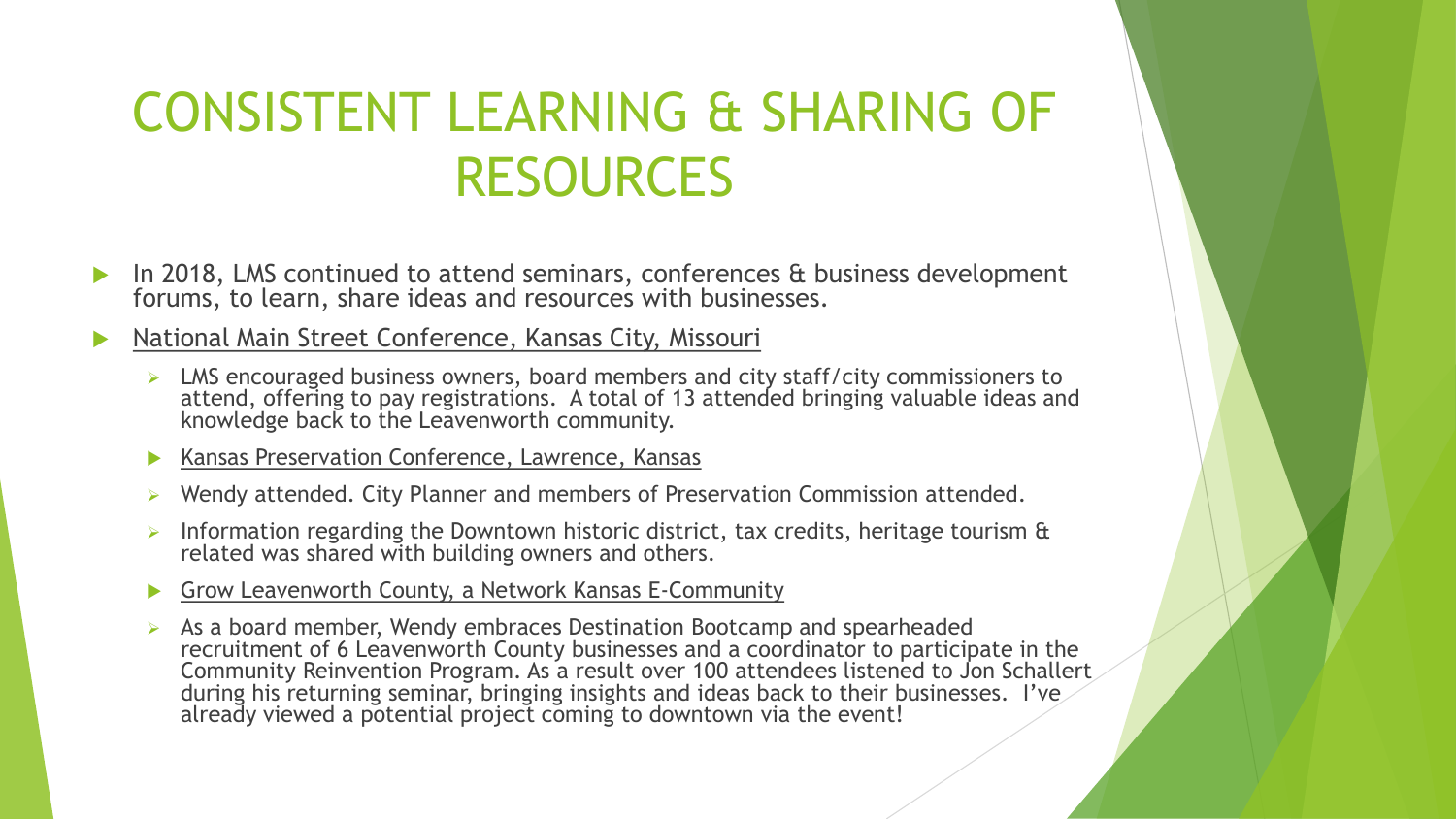## **PARKING DOWNTOWN on DELAWARE A PLEA FROM MERCHANTS FOR CITY PARTICIPATION**

- Many Merchants desire to address Downtown Parking Issues on Delaware. Parking is a *major issue* with some merchants, employees and upper story dwellers refusing to park in municipal parking lots.
	- A collaborative meeting with City Commission, Merchants, Chamber & LMS is requested.
- LMS encourages Merchants, Employees & Dwellers to utilize municipal and/or private parking lots, however we aren't the parking police. The City of Leavenworth is the authority.
- Install attractive signage along Delaware that indicates street parking is Customer Parking
- Customer Parking Follow Up
	- $\checkmark$  Police oversight with formal letter from City of Leavenworth to merchants/dwellers/building owners and consistent follow up. Random police presence
	- Significant fines for merchants